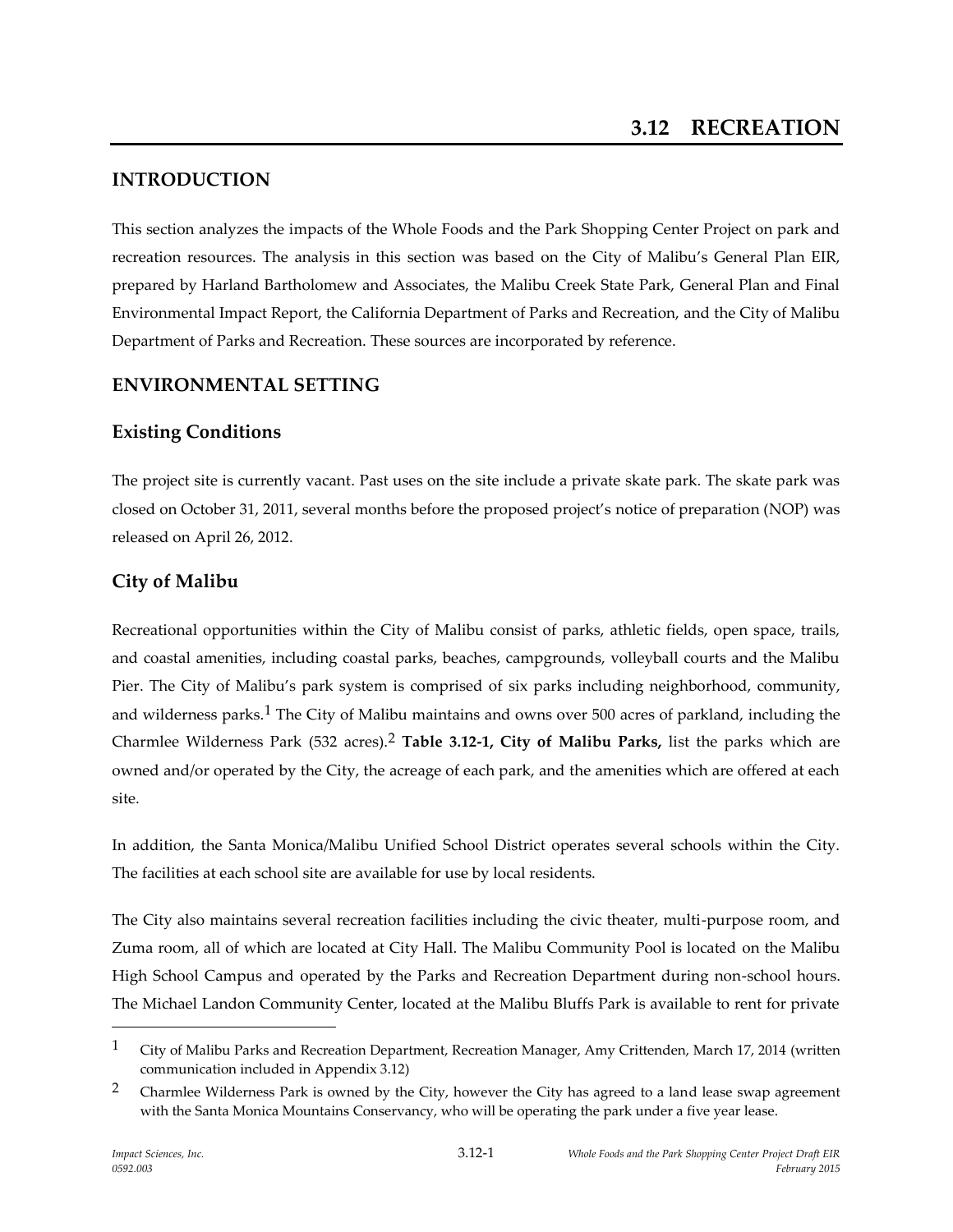parties and company events, while the Malibu Senior Center offers monthly exercise and craft classes, luncheons, and social gatherings.<sup>3</sup>

| <b>Park Facility</b>     | <b>City Owned/Operated</b>    | Acreage | Amenities                                                                                                                        |
|--------------------------|-------------------------------|---------|----------------------------------------------------------------------------------------------------------------------------------|
| Malibu Bluffs Park       | City owned/operated           | 6       | Baseball/softball fields, ADA<br>accessible, parking, picnic tables<br>and areas, restrooms, a playground,<br>and a soccer field |
| Trancas Canyon Park      | City owned/operated           | 13      | Ball field, dog park, ADA<br>accessible, and a playground                                                                        |
| Las Flores Creek Park    | City owned/operated           | 4       | Walking paths, picnic tables, ADA<br>accessible, a playground, and<br>parking                                                    |
| Legacy Park              | City owned/operated           | 23      | Walking paths and an outdoor<br>living learning center                                                                           |
| Charmlee Wilderness Park | City owned/operated           | 532     | Bike trail, nature center, parking,<br>picnic areas and tables, restrooms,<br>and walking trails                                 |
| Equestrian Park          | SMMUSD owned/City<br>operated | 22      | Hiking trails, two riding areas,<br>picnic areas, and restrooms                                                                  |

#### **Table 3.12-1 City of Malibu Parks**

*Source: City of Malibu Parks and Recreation Department, Recreation Manager, Amy Crittenden March 17, 2014. Notes: SMMUSD=Santa Monica/Malibu Unified School District.*

## **County of Los Angeles**

Los Angeles County Department of Parks and Recreation (LACDPR) operates approximately 1,541 acres of parkland located within the City.4 Los Angeles County Beaches and Harbors, as well as the California Department of Highways operate the following facilities: Corral State Beach, Dan Blocker Memorial State Beach, Las Tunas State Beach, Malibu Lagoon State Beach (in conjunction with the California Department of Parks and Recreation [CDPR]), Nicholas Canyon Beach, Westward State Beach (also in conjunction with CDPR), and Zuma County Beach. A brief description of the facilities operated by the LACDPR is below. 5

**Coral State Beach:** Corral State Beach is a narrow stretch of sandy and rocky beach located at the 26000 block of Pacific Coast Highway. The beach is used for sunbathing, swimming, and scuba diving classes.

<sup>3</sup> City of Malibu, Department of Parks and Recreation

<sup>4</sup> Malibu Middle and High School Campus Improvement Project EIR, 2011

<sup>&</sup>lt;sup>5</sup> City of Malibu General Plan EIR, 1995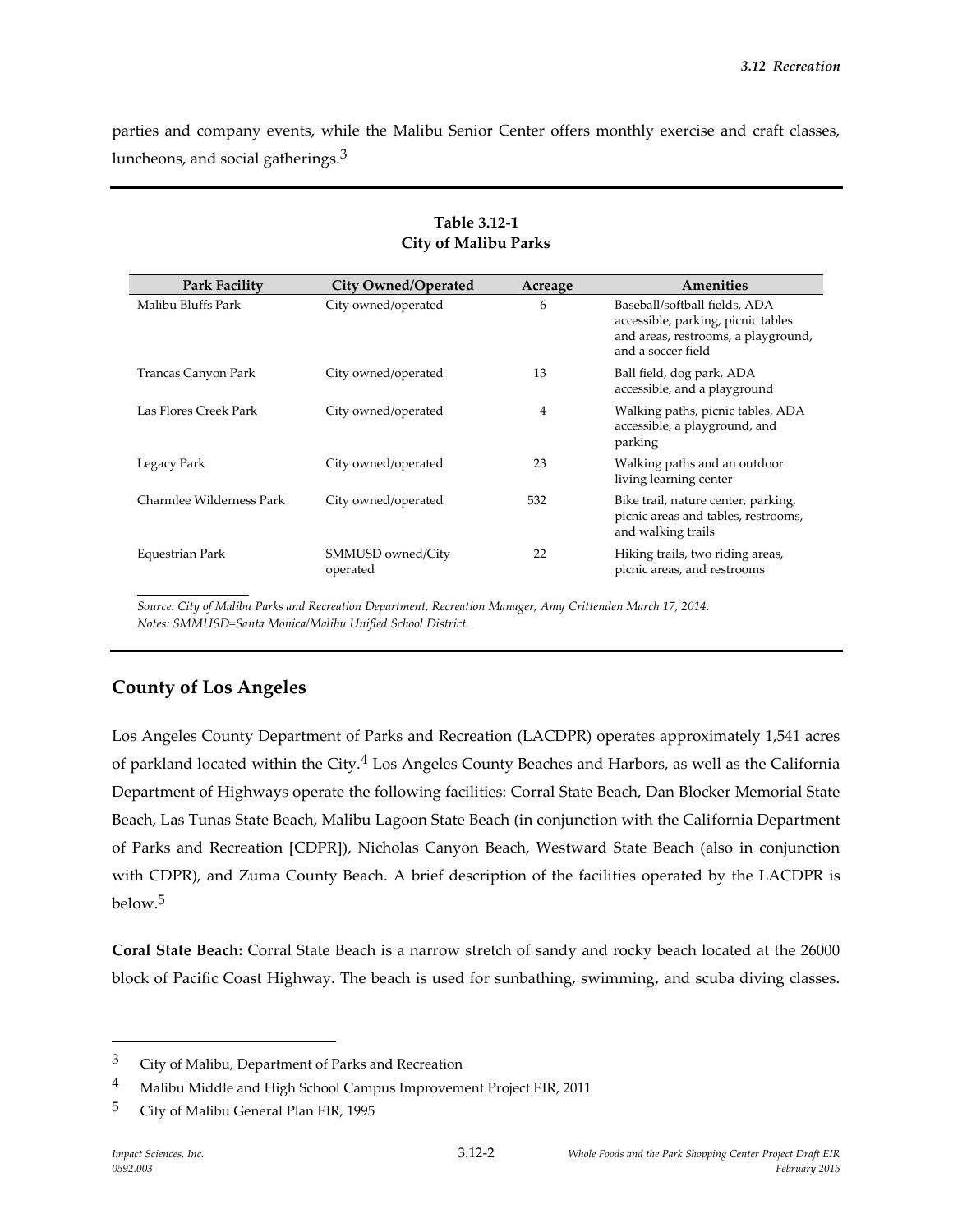Facilities on-site include a public bus stop, portable rest rooms, drinking water, one lifeguard tower, and street parking.

**Dan Blocker Memorial State Beach:** This beach also known as Corral Beach, is a long, sandy beach located at the mouth of Corral Canyon. It is operated by Los Angeles County for the state and has lifeguard towers.

**Las Tunas State Beach:** This state facility is operated by Los Angeles County. It is located at the mouth of Tuna Canyon, and has no developed facilities.

**Malibu Lagoon State Beach:** This 36.5 acre sandy beach includes the Adamson House Historical site and museum, Surfrider Beach, Malibu Lagoon Park, and a gift shop. The Malibu Lagoon Park sits on a 3.5-acre site. Facilities on the site include fee and street parking, rest rooms, drinking water, and disabled access. Surfrider Beach is a widely recognized surfing area.

**Nicholas Canyon Beach:** This beach has a rocky point break located just north of Decker Canyon Road with scenic bluffs planned for park development. Facilities on-site include fee and street parking, disabled access, rest rooms, showers, drinking water, and lifeguard stations. Point Zero located at this beach is also a favorite surfing location.

**Westward Beach:** Westward Beach is a part of Point Dume State Beach. On-site facilities include trailheads to bluffs above, fee parking, rest rooms, drinking water, lifeguard towers, and public bus stop.

**Zuma County Beach:** This beach is the County's largest sandy beach located just west of Point Dume, along Pacific Coast Highway. Facilities on-site include fee and street parking, showers and restrooms, disabled access, drinking water, lifeguard towers, playgrounds with volleyball courts, catamaran beach storage, a children's play area, and two food concessions (one at each end of beach). Zuma Beach is the headquarters for the Northern Section Department of Beaches and Harbors Lifeguards.

## **California Department of Parks and Recreation**

The California Department of Parks and Recreation is responsible for the Malibu Pier (in conjunction with a private contract), Surfrider Beach (in conjunction with the L.A. County Department of Beaches and Harbors), Point Dume State Beach, Malibu Lagoon State Beach, Malibu Creek State Park, Leo Carrillo State Beach, El Pescador State Beach, La Piedra State Beach, El Matador State Beach, and Robert H. Meyer Memorial State Beach. Below is a brief description of each facility:<sup>6</sup>

<sup>6</sup> City of Malibu General Plan EIR, 1995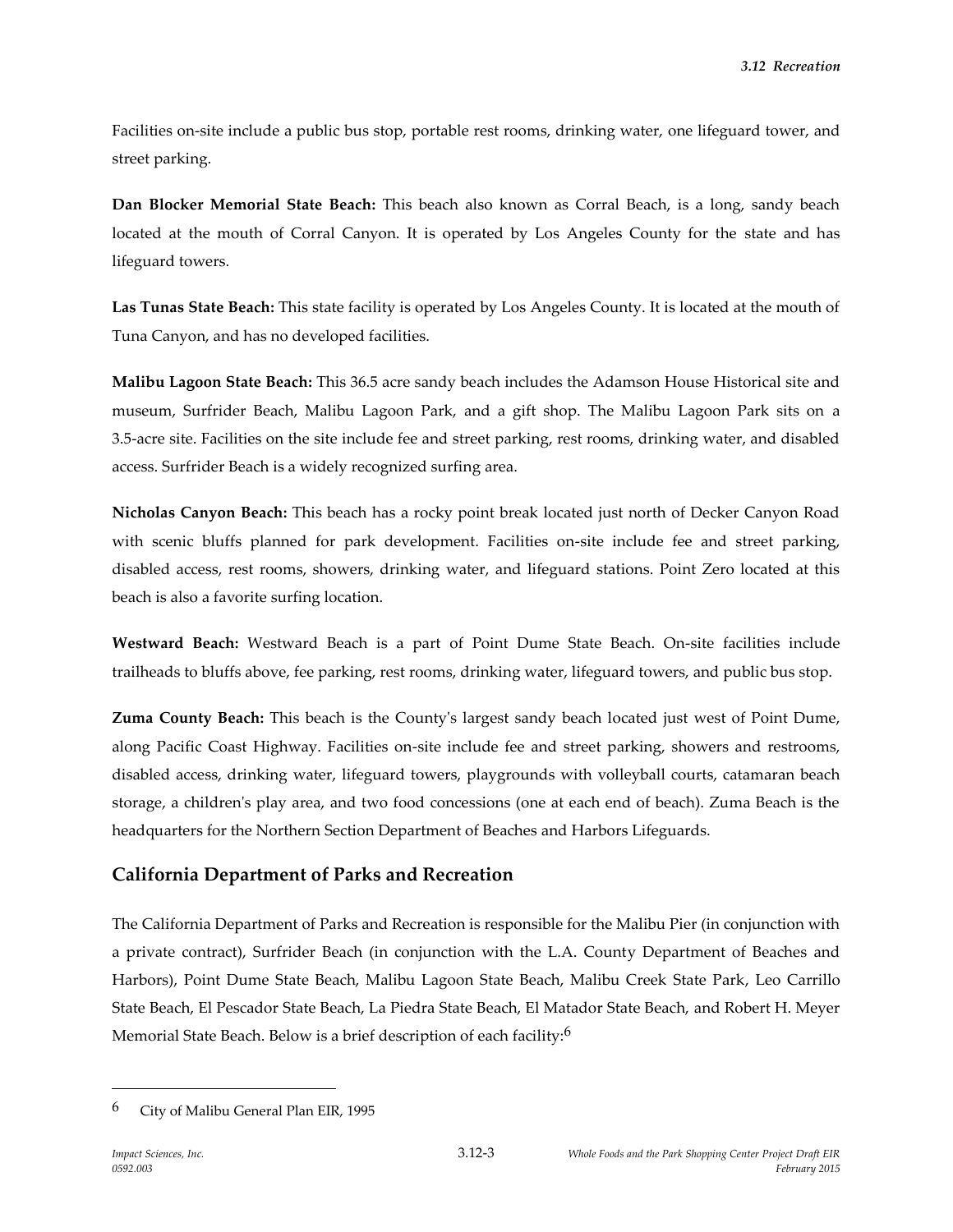**Malibu Pier:** This pier is a 720-foot-long Historical landmark with twin blue towers including restaurants, bait and tackle shops, a snack bar, rest rooms, fee and street parking, and public bus stop. The Malibu Pier is a portion of Malibu Lagoon State J Beach.

**Point Dume State Beach:** This 30-acre site includes the Point Dume Natural Preserve and is designated as an area of special biological significance. Sandy bluffs, various flora, tidepools, and offshore reefs and kelp beds which form habitats for seals and marine fowl can be found at this beach. Facilities on-site include stair access to the beach, fee parking from Westward Beach Road, and whale watching sites.

**Robert H. Meyer Memorial State Beach:** This state beach is comprised of the El Pescador, La Piedra, and EI Matador beaches located along Pacific Coast Highway on the west end of the City. These beaches have stairway access, fee and street parking, portable rest rooms, drinking water and occasional lifeguard service. This site contains some tidepools, flora and fauna, scenic rock formations, and tall bluffs.

**Malibu Creek State Park:** The state park includes nature preserve areas, several creeks, Malibu Lake, a campground, and several trails. The 100-foot tall Rindge Dam, the Sepulveda Adobe built in 1863, and the Visitor Center which includes the colonial revival-style Hunt House, the popular Rock Pool and Century Lake.<sup>7</sup>

**Malibu Lagoon State Beach:** This state beach hosts a variety of waterfowl, both resident and migratory. The beach is located southeast of the Adamson House. The beach is rock cobble on the ocean side of the lagoon while the landward side is comprised of the alluvial fill flatland deposited by Malibu Creek.<sup>8</sup>

**Leo Carrillo State Beach:** This beach is located just north of the Mulholland Highway, 1 mile south of the Ventura County line. Tide pools, sea caves, and reefs are located along this 1.5-mile stretch of beach along with two campground sites with 127 spaces for tents and vehicles.

#### **Santa Monica Mountains Conservancy**

The Santa Monica Mountains Conservancy, a state agency, manages two parks in the City of Malibu, Corral Canyon Park and Solstice Canyon Park Corral Canyon Park is approximately 16.1 acres and is located on the Pacific Coast Highway between Puerco Canyon and Corral Canyon. The park provides hiking, equestrian trails, and parking. Solstice Canyon Park is located at Pacific Coast Highway and Corral Canyon Road. The site is approximately 556 acres and provides hiking and equestrian trails,

<sup>7</sup> Malibu Creek State Park, General Plan and Final Environmental Impact Report, Volume I

<sup>8</sup> California Department of Parks and Recreation, Malibu Lagoon State Beach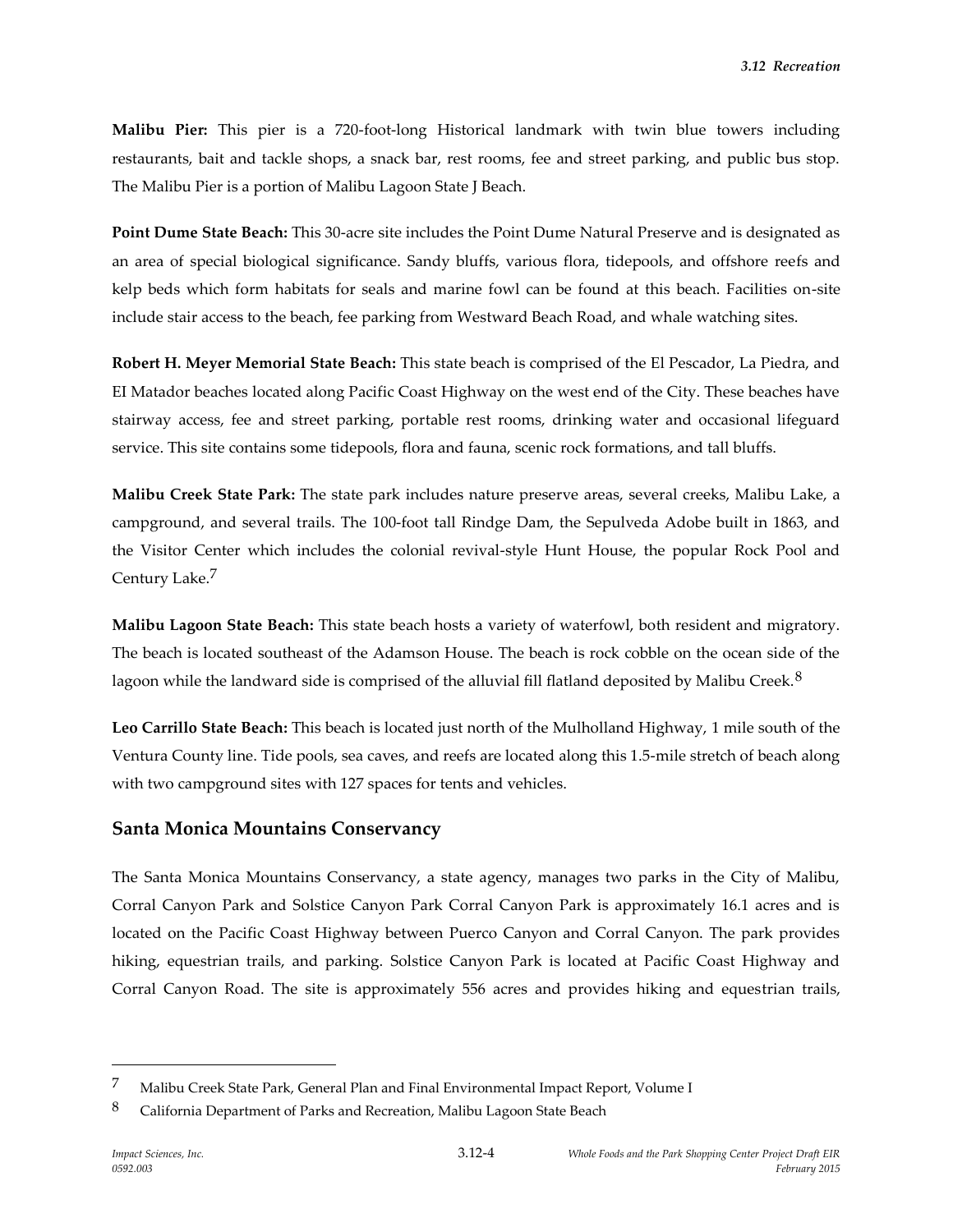mountain biking, picnicking, grills, camping, swimming, disabled access, parking, drinking water, rest rooms, and access to the Backbone Trail.<sup>9</sup>

#### **National Park Service**

The City of Malibu is located on the coastal edge of the Santa Monica Mountains, and is completely contained within the Santa Monica Mountains National Recreation Area (SMMNRA), which is administrated by the United States National Park Service (NPS). The NPS is responsible for the management, preservation, and enhancement of the scenic, natural, and cultural resources found in the SMMNRA.

The SMMNRA offers the City of Malibu numerous passive recreation opportunities, and an extensive system of trails. The largest contiguous land holding in the SMMNRA is the combined watersheds of Zuma and Trancas Canyons, with the lower canyons falling within the city limits of Malibu.<sup>10</sup>

#### **Trails**

The City of Malibu's Trails Master Plan, adopted by Malibu City Council in May of 2002 and revised in 2004, addresses the need for a Malibu trails system that would link the community through trails. A primary objective of the Malibu trails system would include an east-west trail spanning the entire length of the City of Malibu with north-south connectors to the main trail and connectors to trailheads and to the backbone trail segments in the Santa Monica Mountains. The Trails Master Plan identifies five distinct trail categories. These categories include the Malibu Pacific Trail (MPT), established connector trails, neighborhood trails, trails offered by property owners, and Safe Routes to Schools. The various types of trails in the City include hiking trails, pedestrian pathways, Safe Routes to School, equestrian, bike paths, and bike lanes on major streets. The NPS also maintains an inventory of trails in the City of Malibu.<sup>11</sup>

The Malibu Creek Trail runs north and south and is located just east of the project site, as well as the Malibu Pacific Trail which runs east and west for the length of the City and is located just south of the project site.

<sup>9</sup> City of Malibu General Plan EIR, 1995

<sup>10</sup> Malibu Middle and High School Campus Improvement Project EIR, 2011

<sup>&</sup>lt;sup>11</sup> Malibu Middle and High School Campus Improvement Project EIR, 2011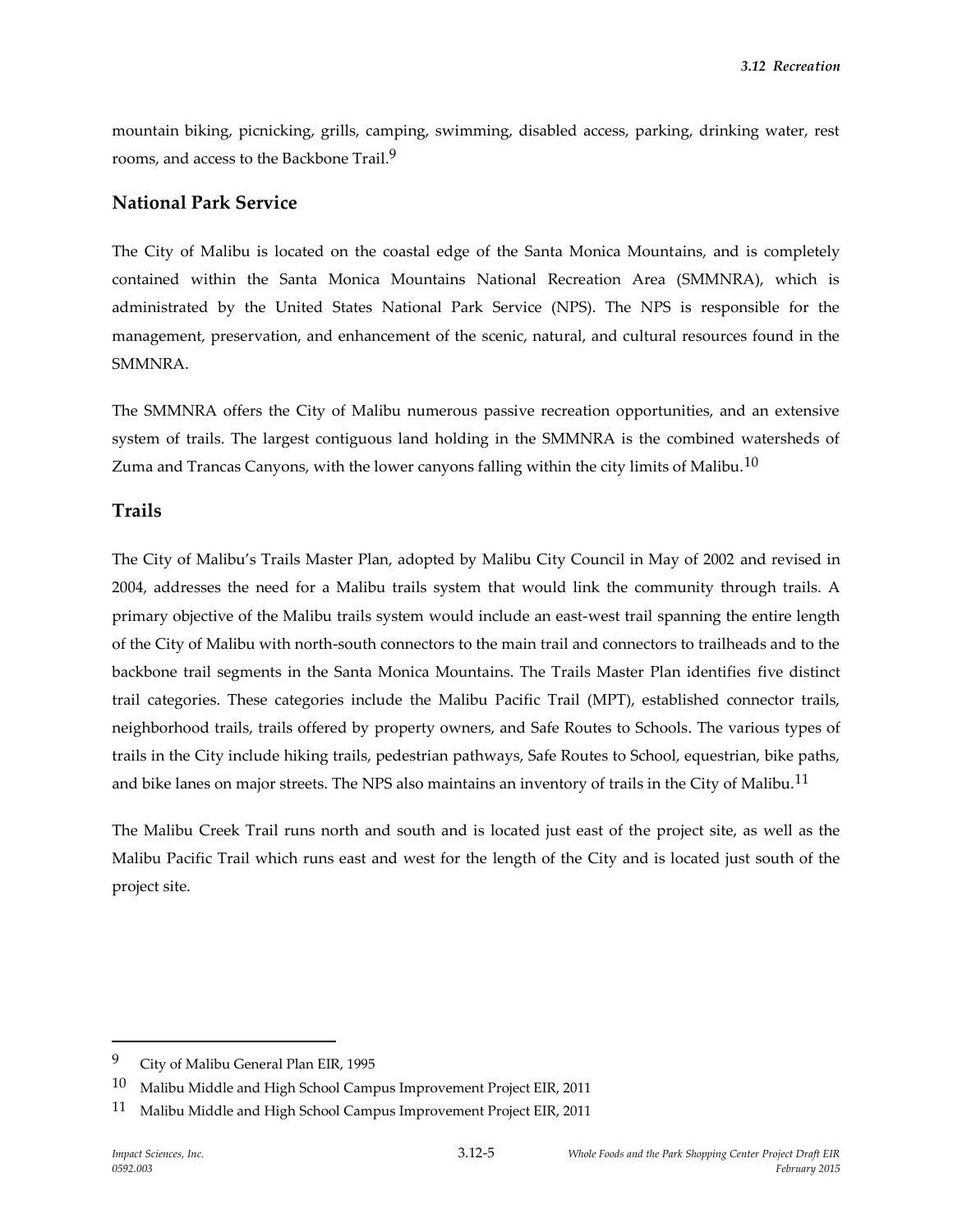## **REGULATORY FRAMEWORK**

### **Federal**

#### *National Recreation and Parks Association*

The National Recreation and Parks Association (NRPA) is a non-profit organization dedicated to the advancement of public parks, recreation, and conservation. NRPA was formed on August 14, 1965, when five organizations, and in the National Recreation Association (NRA), American Institute of Park Executives (AIPE), American Recreation Society (ARS), the National Conference on State Parks (NCSP), and the American Association of Zoological Parks and Aquariums (an affiliate of AIPE) each involved in the support of park and recreation services in the public sector, merged to form a single entity. The organization has established parkland acreage requirements. For every 1,000 residents the NRPA recommends 1-2 acres of neighborhood parks and 5-8 acres of community parks. According to the Malibu's Parks and Recreation Department the City refers to the NRPA's parkland acreage standard and the Quimby Act standard (discussed below).<sup>12</sup>

#### **State**

#### *Quimby Act*

The Quimby Act of 1975 was enacted to help mitigate the impacts of development on the availability and quality of park facilities and open spaces. Under the Quimby Act, local governments are granted authority to reserve land for recreational uses. The Act also requires new developments to contribute inlieu fees to local governments or devote land for recreational uses. Under the Quimby Act, requirements for parkland dedications are not to exceed 3 acres of parkland per 1,000 persons residing within a subdivision, and in-lieu fee payments shall not exceed the proportionate amount necessary to provide 3 acres of parkland, unless the amount of existing neighborhood and community parkland exceeds that limit. The City of Malibu adopted the requirements of the Quimby Act in Chapter 16.36 (Park and Recreational Dedication and Fees) of the Malibu Municipal Code.

## *California Coastal Act of 1976*

The California Coastal Act of 1976 (CCA) is the permanent enacting law approved by the state legislature. The CCA established a set of policies, coastal boundary lines, and permitting procedures regulating coastal development. Further, it provides for the transfer of permitting authority, with certain limitations

<sup>12</sup> City of Malibu Parks and Recreation Department, Recreation Manager Amy Crittenden, March 17, 2014, written correspondence.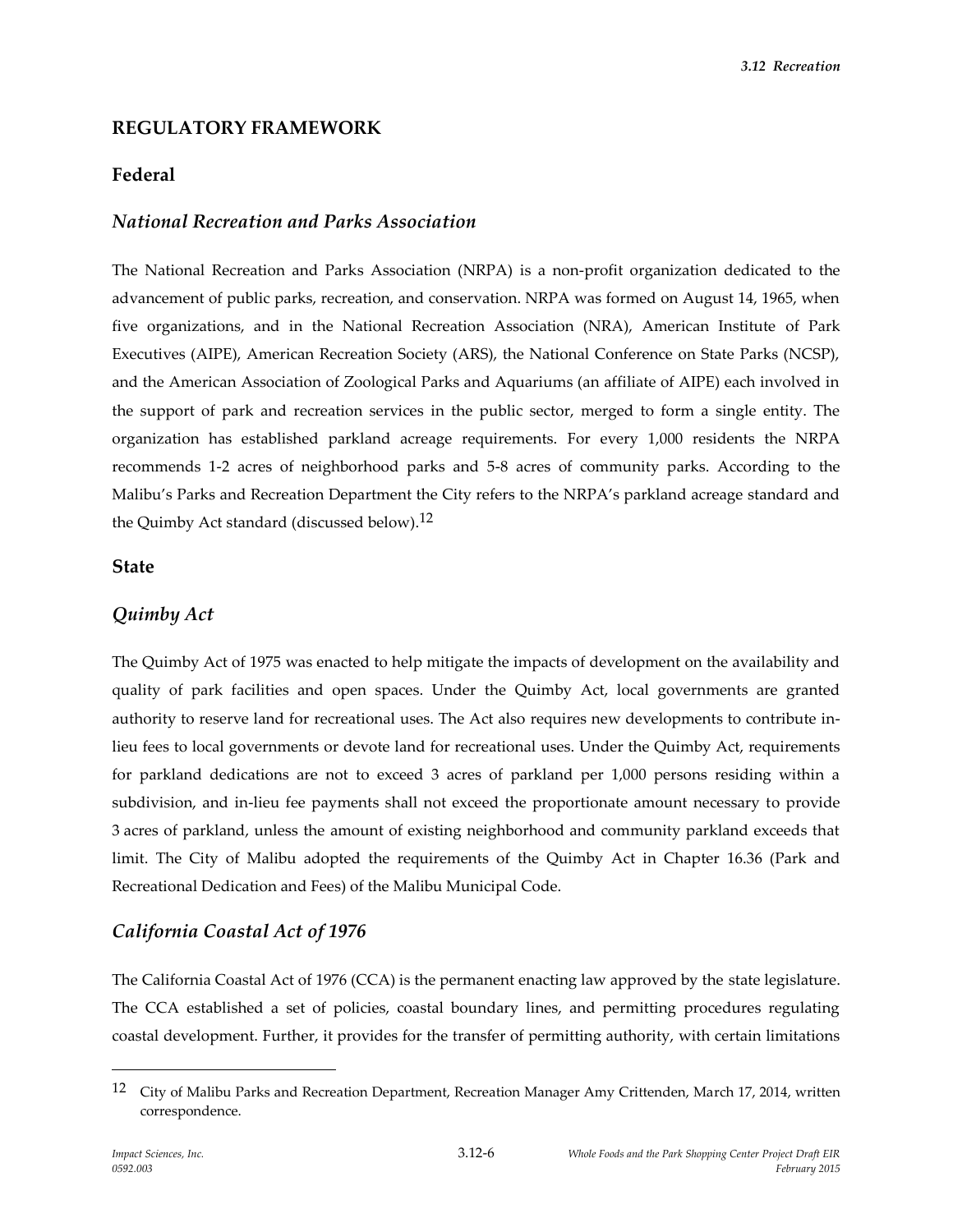reserved for the state, to local governments through adoption and certification of Local Coastal Programs (LCP) by the Coastal Commission (CCC). Section 30211 of the CCA is intended to insure that new development does not interfere with the public's right of access to the sea where acquired through use or legislative authorization.

### *California Department of Parks and Recreation*

The California Department of Parks and Recreation (CDPR) manages and provides sites for a variety of recreational and outdoor activities. The CDPR is a trustee agency that owns and operates all state parks and participates in land use planning that affects state parkland.

#### **Local**

### *Local Coastal Plan*

Policies of the Local Coastal Plan (LCP) Land Use Plan (LUP) are designed to assure orderly, balanced utilization and conservation of coastal zone resources, taking into account the social and economic needs of the state's and City's residents. The Local Implementation Plan (LIP) was adopted to implement the policies outlined in the LUP of the LCP by providing detailed guidance regarding development in the Coastal Zone.

The following parks and recreation policy is included in the LCP:

**LUP Policy 2.49:** A trail offer of dedication shall be required in new development where the property contains a LCP mapped trail alignment or where there is substantial evidence that prescriptive rights exist. An existing trail, which has historically been used by the public, may be relocated as long as the new trail alignment offers equivalent public use. Both new development and the trail alignment shall be sited and designed to provide maximum privacy for residents and maximum safety for trail users.

The following park and recreation policies are included in the LCP and relevant to the proposed project:

**LUP Policy 2.1**: The shoreline, parklands, beaches, and trails located within the City provide a wide range of recreational opportunities in natural settings which include hiking, equestrian activities, bicycling, camping, educational study, picnicking, and coastal access. These recreational opportunities shall be protected, and where feasible, expanded or enhanced as a resource of regional, state, and national importance.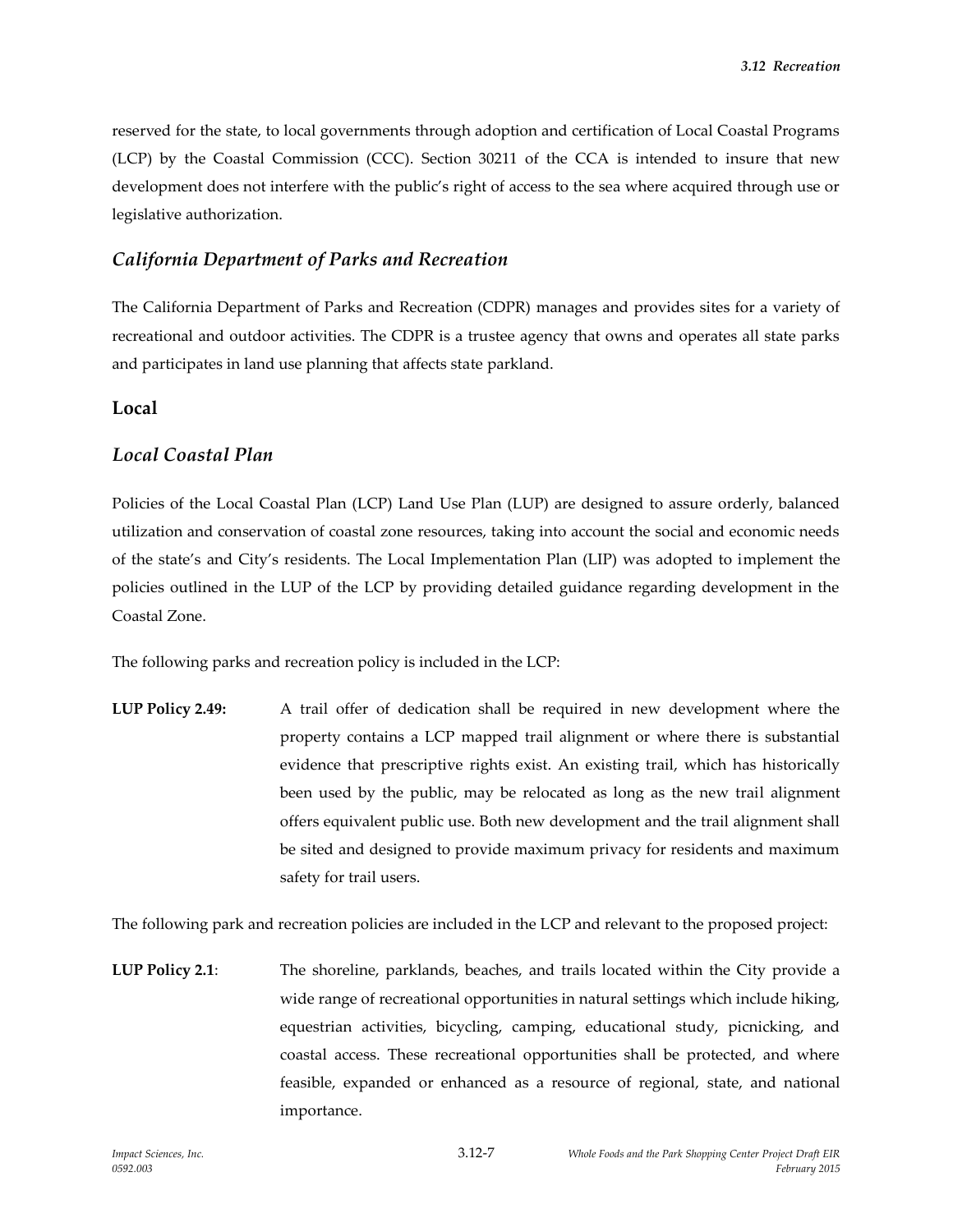- **LUP Policy 2.2**: New development shall minimize impacts to public access to and along the shoreline and inland trails. The City shall assure that the recreational needs resulting from proposed development will not overload nearby coastal recreation areas by correlating the amount of development with local park acquisition and/or development plans with the provision of on-site recreational facilities to serve new development.
- **LUP Policy 2.8:** Public recreational facilities throughout the City, including parking areas or facilities, shall be distributed, as feasible, to prevent overcrowding and to protect environmentally sensitive habitat areas.
- **LUP Policy 2.16:** Entrance roads, parking facilities, and other necessary support facilities for parks, beaches and other shoreline recreation areas shall be sited and designed to minimize adverse impacts to environmentally sensitive habitat areas and other sensitive environmental and visual resources.
- **LUP Policy 2.26:** Adequate parking should be provided to serve coastal access and recreation uses to the extent feasible. Existing parking areas serving recreational uses shall not be displaced unless a comparable replacement area is provided.
- **LUP Policy 2.37:** Priority shall be given to the development of visitor-serving commercial and/or recreational uses that complement public recreation areas or supply recreational opportunities not currently available in public parks or beaches. Visitor-serving commercial and/or recreational uses may be located near public park and recreation areas only if the scale and intensity of the visitor-serving commercial recreational uses is compatible with the character of the nearby parkland and all applicable provisions of the LCP.

#### *City of Malibu General Plan*

The General Plan Open Space and Recreation Element identifies goals, objectives, policies, and implementation measures that deal with open space and recreation issues including outdoor recreation facilities and trails. This Element is used as a guide for the maintenance of existing parkland and the acquisition and development of additional parks, recreational facilities, and vacant open land. The element includes goals, objectives and policies related to the City's Park and Recreation facilities including the creation of a safe, properly maintained trail system throughout Malibu's mountains and seashore that links recreation facilities and surrounding jurisdictions trail systems. The following park and recreation policies are relevant to the proposed project: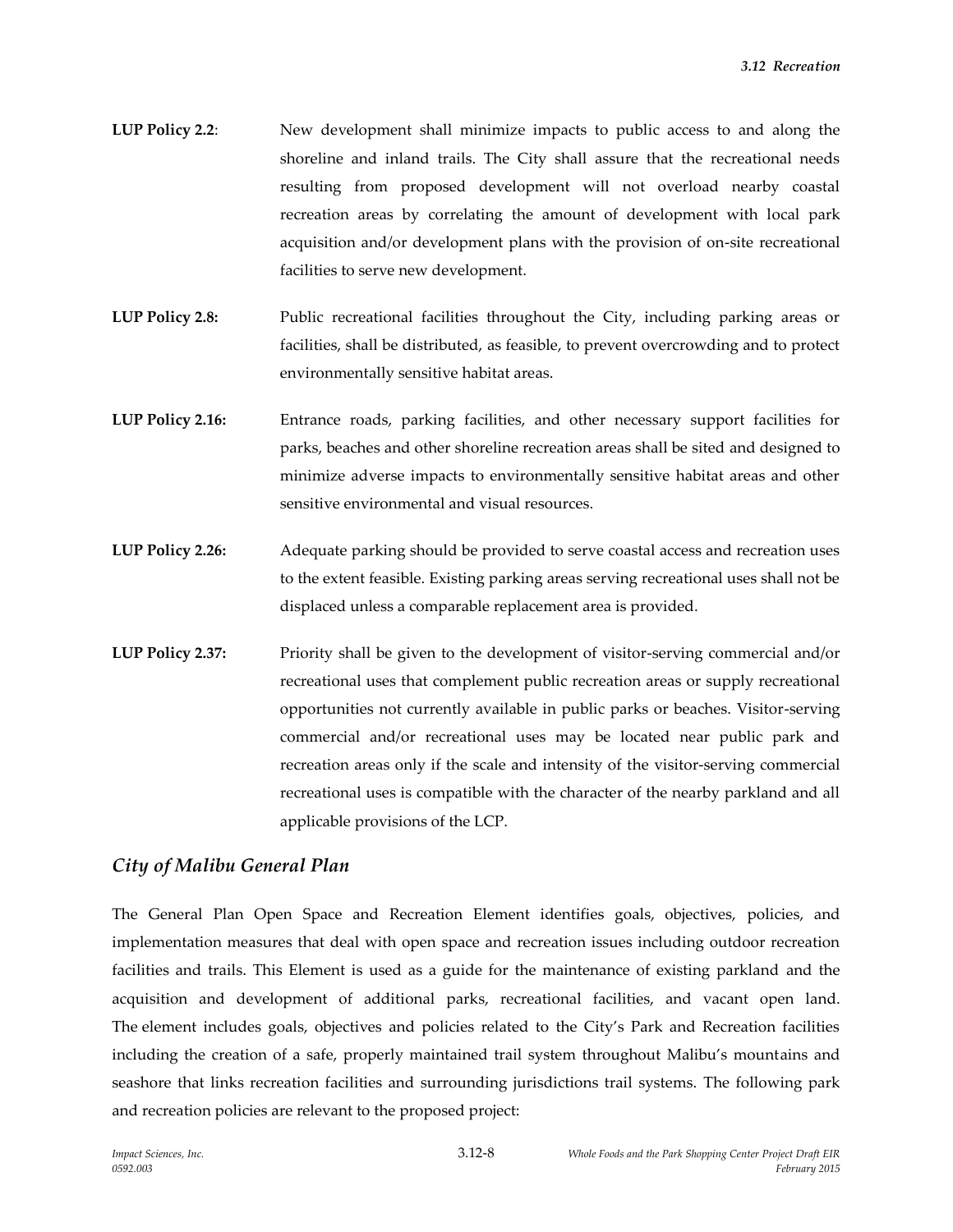- **OS Goal 1:** An abundance of open space contributing to a rural, natural environment consistent with this open space management plan.
- **OS Objective 1:** Ample and diverse public parkland and open space, integrated by circulatory and visual links, to create a rural, open feeling.
- **OS Policy 1.1.1:** The City shall encourage acquisition and dedication of appropriate land into parks.
- **OS Policy 1.1.2** The City shall pursue all appropriate site acquisition, maintenance and program funding opportunities.
- **OS Policy 1.1.3** The City shall preserve, protect, and enhance the character and visual quality of natural open space as a scenic resource of great value and importance to the quality of life of residents and to the enhancement of the scenic experience of visitors
- **OS Policy 1.2.3** The City shall require development to link and integrate open space visually and link open space to activity centers, other open spaces, and scenic routes through a system of trails.

#### *City of Malibu Parks and Recreation Master Plan*

The City of Malibu's Parks and Recreation Master Plan was revised in 2012 and includes recommendations intended to serve as a framework for the acquisition of land and the development of recreation facilities for the City of Malibu. The goal of Parks and Recreation Master Plan is to balance open space resources with the need for active recreation.

#### *City of Malibu Trails Master Plan*

The City of Malibu's Trails Master Plan, adopted in May 2002 and revised in 2004, addresses the requirements and standards for trails and pathways throughout the City of Malibu as part of the City of Malibu's Parks and Recreation Master Plan, and addresses the need for a Malibu trails system that would link the community through trails. The Malibu Trails Master Plan Ad Hoc Committee oversees the implementation of the Trails Master Plan. The stated objective of the Trails Master Plan would be the development of a Malibu trails system that would include an east-west trail spanning the entire length of the City of Malibu with north/south connectors to the main trail and connectors to trailheads and to the backbone trail segments in the Santa Monica Mountains. The Committee meets on the third Wednesday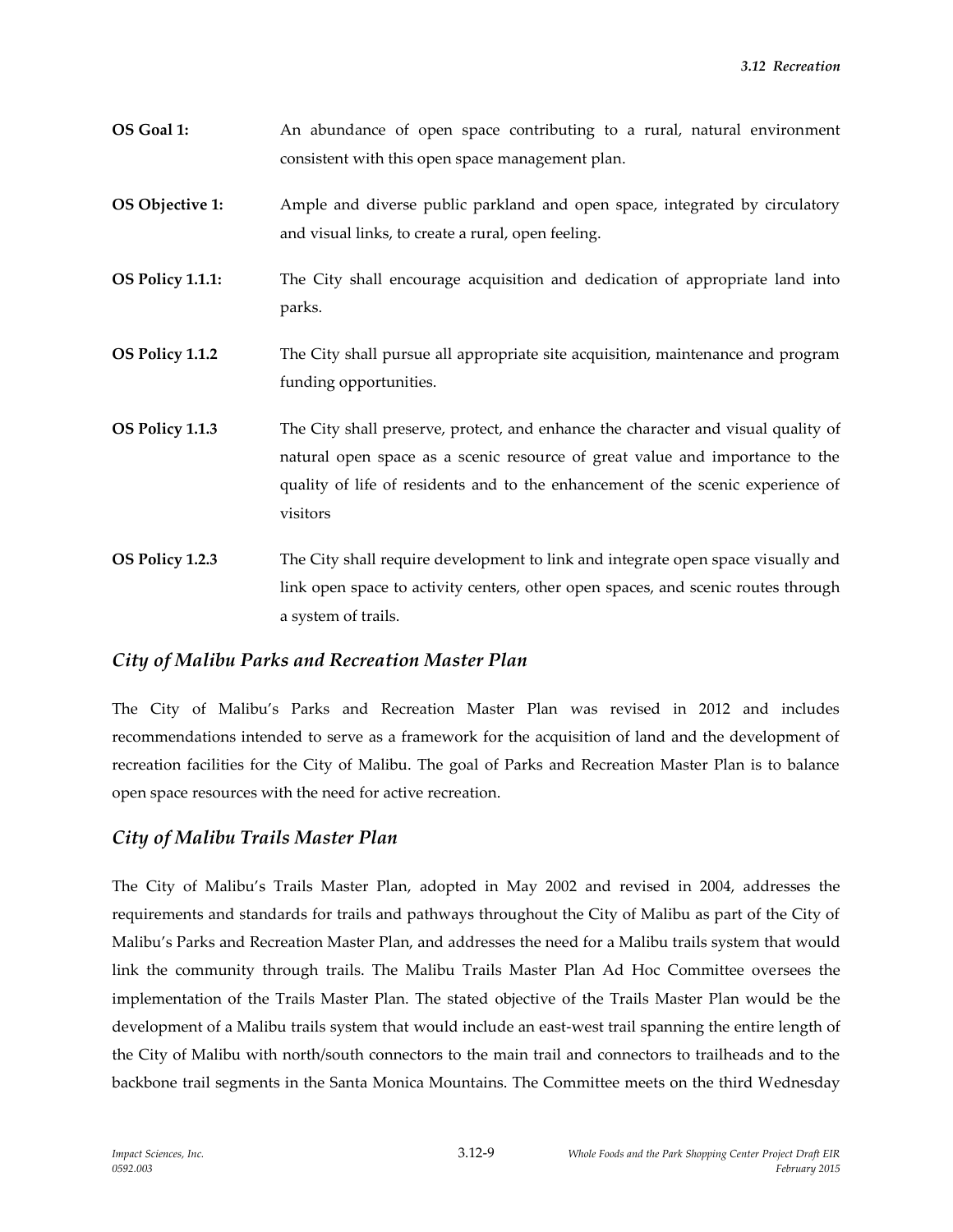of each month, for the purpose of maintaining a trails inventory and implementing the Trails Master Plan.

The Malibu Trails System Maps were adopted by the Malibu City Council as part of the approval of the Trails Master Plan and used as a planning tool for development of the Malibu trails system. These maps do not identify any trails located on the Santa Monica/Malibu Unified School District (SMMUSD) property, but do identify nearby trails including the Morning View Pathway (Trail 7), Morning View Connector to Equestrian Center (Trail 8), and the Busch Pathway (Trail 9). Appendix A of the Trails Master Plan (Trails Ledger) identifies existing and proposed trails within the City of Malibu. The Malibu Equestrian Trail located on the Proposed Project site is included in this inventory.

## **ENVIRONMENTAL IMPACTS**

### **Thresholds of Significance**

The following thresholds for determining the significance of impacts related to recreation are contained in the environmental checklist form contained in Appendix G of the most recent update of the *California Environmental Quality Act (CEQA) Statutes and Guidelines*. Impacts related to recreation are considered significant if the proposed project would:

- increase the use of existing neighborhood and regional parks or other recreational facilities such that substantial physical deterioration of the facility would occur or be accelerated; or
- include recreational facilities or require the construction or expansion of recreational facilities, which might have an adverse physical effect on the environment.

## **Impact Analysis**

**Threshold 3.12-1 Increase the use of existing neighborhood and regional parks or other recreational facilities such that substantial physical deterioration of the facility would occur or be accelerated.**

The proposed project includes a Whole Foods market and commercial retail spaces and would not result in direct population growth. The proposed project could generate some minimal population growth if employees of the Whole Foods or other uses were to move to Malibu from another area. However, employment associated with the project is not expected to result in a large increase in population (1) due to the limited availability of housing in the Malibu area and (2) due to the high cost of living within the City. For these reasons it is expected that employees would either be existing Malibu residents, or would live outside the City. Therefore the proposed project is not expected to substantially increase the use of existing neighborhood and regional parks. Further, the project proposes landscape features such as on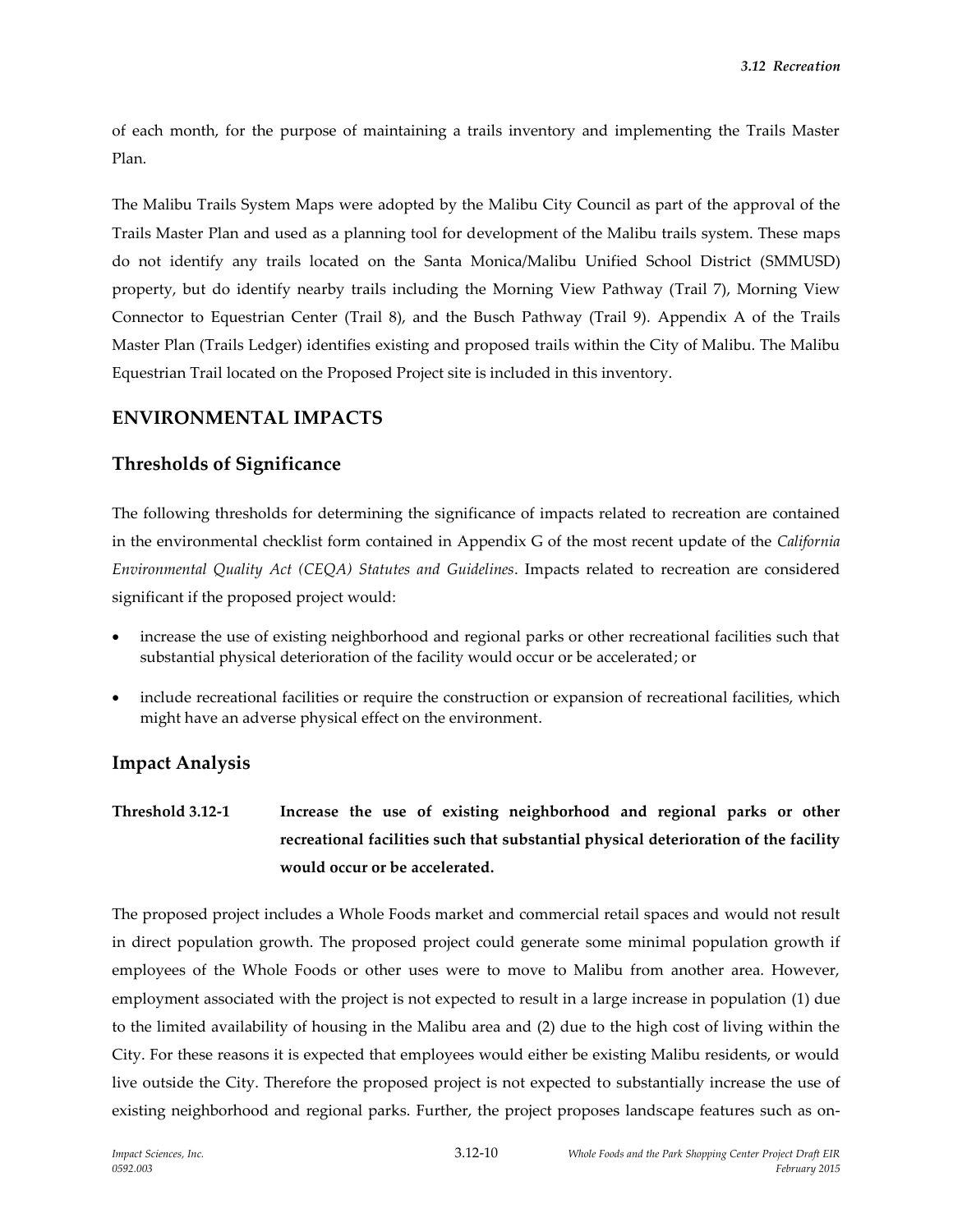grade landscaping, a tree canopy, green/living walls, and 4,500 square feet of landscape in the City's right of way contiguous to the property. Eighty replacement California Sycamores are proposed to be planted on the site to replace the 8 second growth Sycamores that are to be removed (i.e., a 10:1 replacement ratio) as well as 22, 000 square feet of green walls which are proposed on designated walls of the market and four smaller buildings.

The project also proposes two playgrounds for children (Shane's Inspiration Playground, and the Sensory Garden), a Kitchen Community Learning Garden, a gathering area for users, and several outdoor seating areas scattered throughout the project. The overall feel of the project, given the extensive tree canopy provided by large-scale Sycamore trees, the green walls, and the on-grade planting, will be that of a parklike setting. Patrons may decide to use nearby parks (such as Legacy Park) while visiting the project site, however, such usage would likely be minimal. Therefore, as uses associated with proposed project would not account for an increase in population and the proposed project includes recreation areas for patrons, project implementation would not result in the increased use or substantial physical deterioration of existing neighborhood and regional parks or recreational facilities. Impacts would be less than significant.

#### *Mitigation Measures*

No mitigation measures are required.

#### *Residual Impacts*

Impacts would be less than significant.

**Threshold 3.12-2 Include recreational facilities or require the construction or expansion of recreational facilities, which might have an adverse physical effect on the environment?**

The proposed project includes two playgrounds for children (Shane's Inspiration Playground, and the Sensory Garden), a Kitchen Community Learning Garden, a gathering area for patrons, and several seating areas, as well as several landscaping features. As discussed above, the proposed project would require the removal of eight second-growth Sycamore trees which would be replaced with California Sycamores at a 10:1 ratio. The construction effects of the play areas, community garden, and green amenities would not result in an adverse effect on the environment as the overall impact of these features (such as trip generation, water usage, etc.) would be minimal in comparison to the proposed project. Further, the addition of the play areas, community garden, and related landscaping features would provide a benefit to the community by providing additional recreational space. Impacts would be less than significant. No mitigation is required.